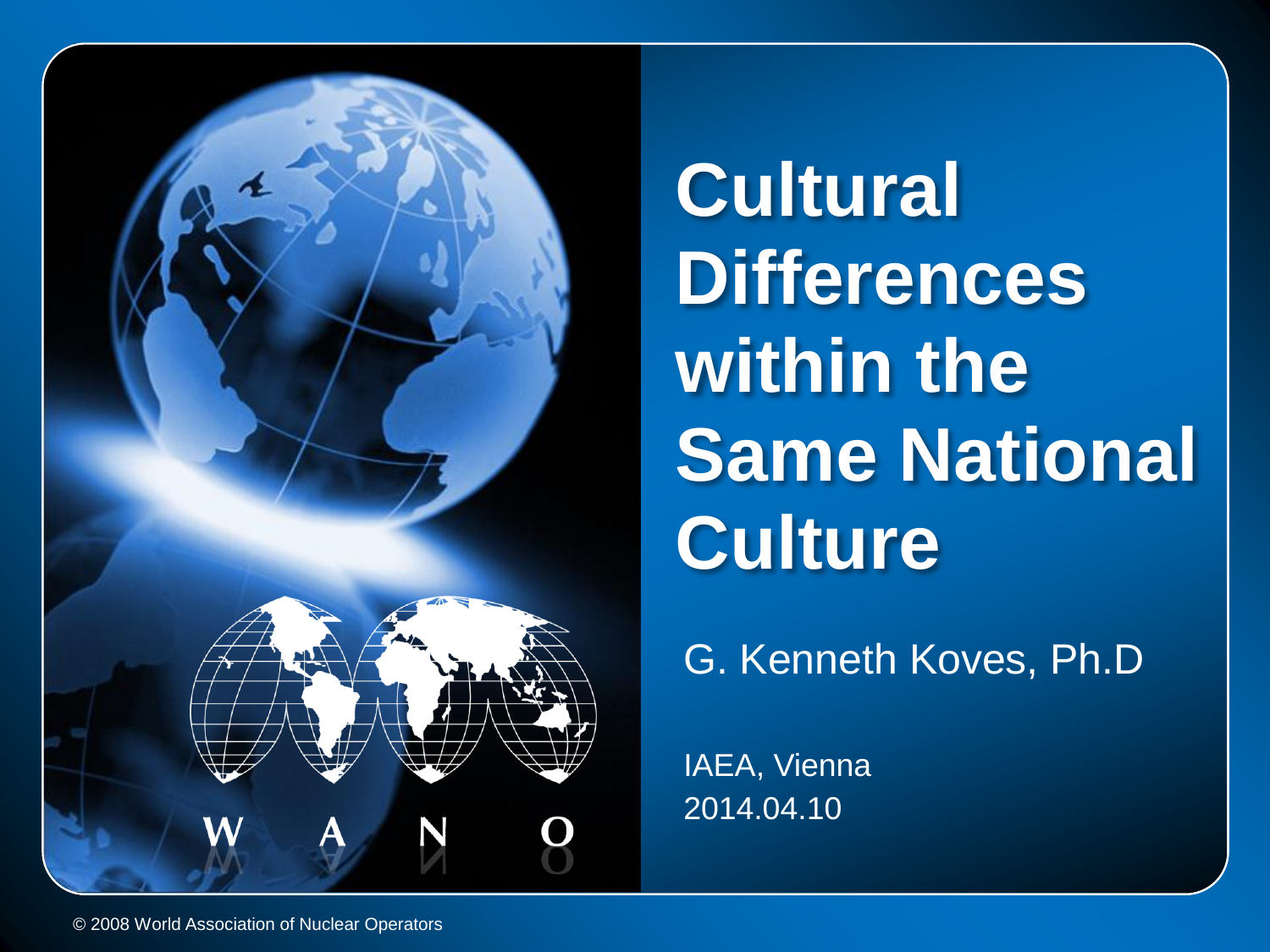## **Ken Koves**

- Ph.D. in Industrial/Organizational Psychology from Georgia Tech
- 10 years at the Institute of Nuclear Power Operations (INPO)
- Work with NPPs, suppliers, etc.
- Workshops on defining and assessing safety culture in China, Finland, France, India, Russia, Spain, and Ukraine

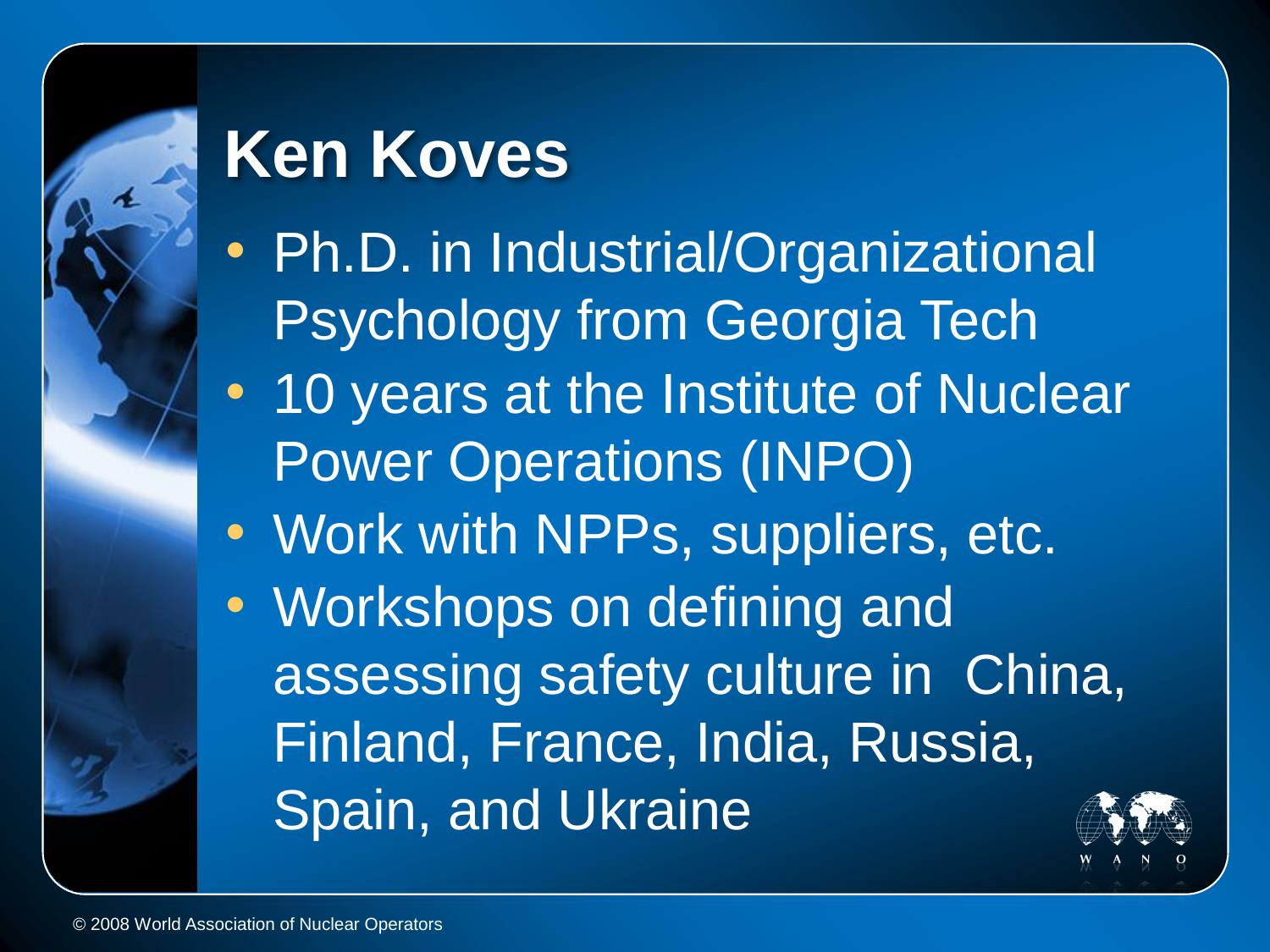### **Research Question**

- ~ 61 stations and 100 reactors
- Some side-by-side and some separated by 3000 miles
- There are clear cultural differences within US, but what are they?
- Interviewed Senior Representatives • Deal with many stations across the US
- Interviewed Organizational Effectiveness Team Managers
	- Evaluate many different NPPs across the US

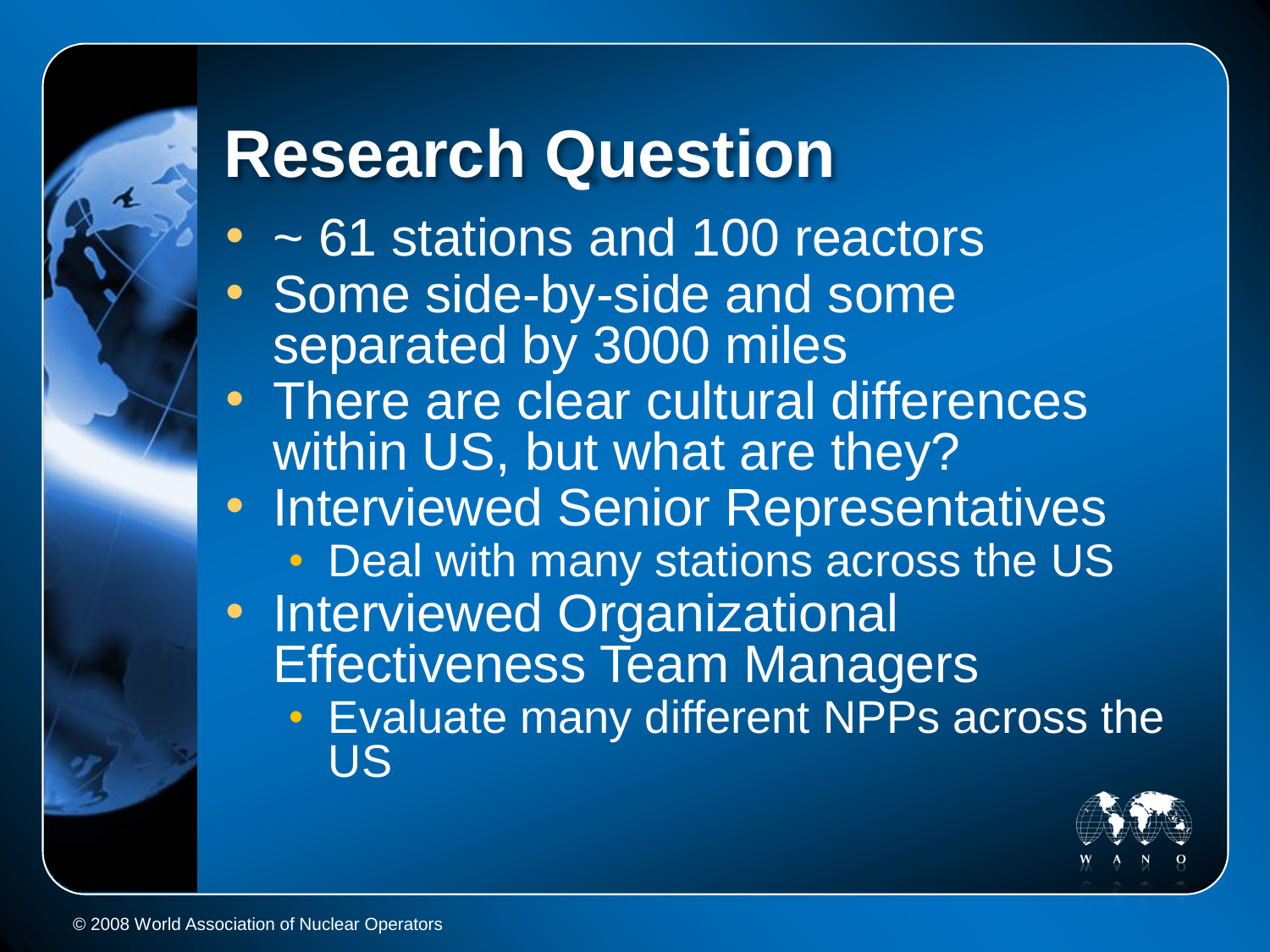

#### **Questions**

- What are the categories of cultural differences?
- What are the influencers of NPP culture?

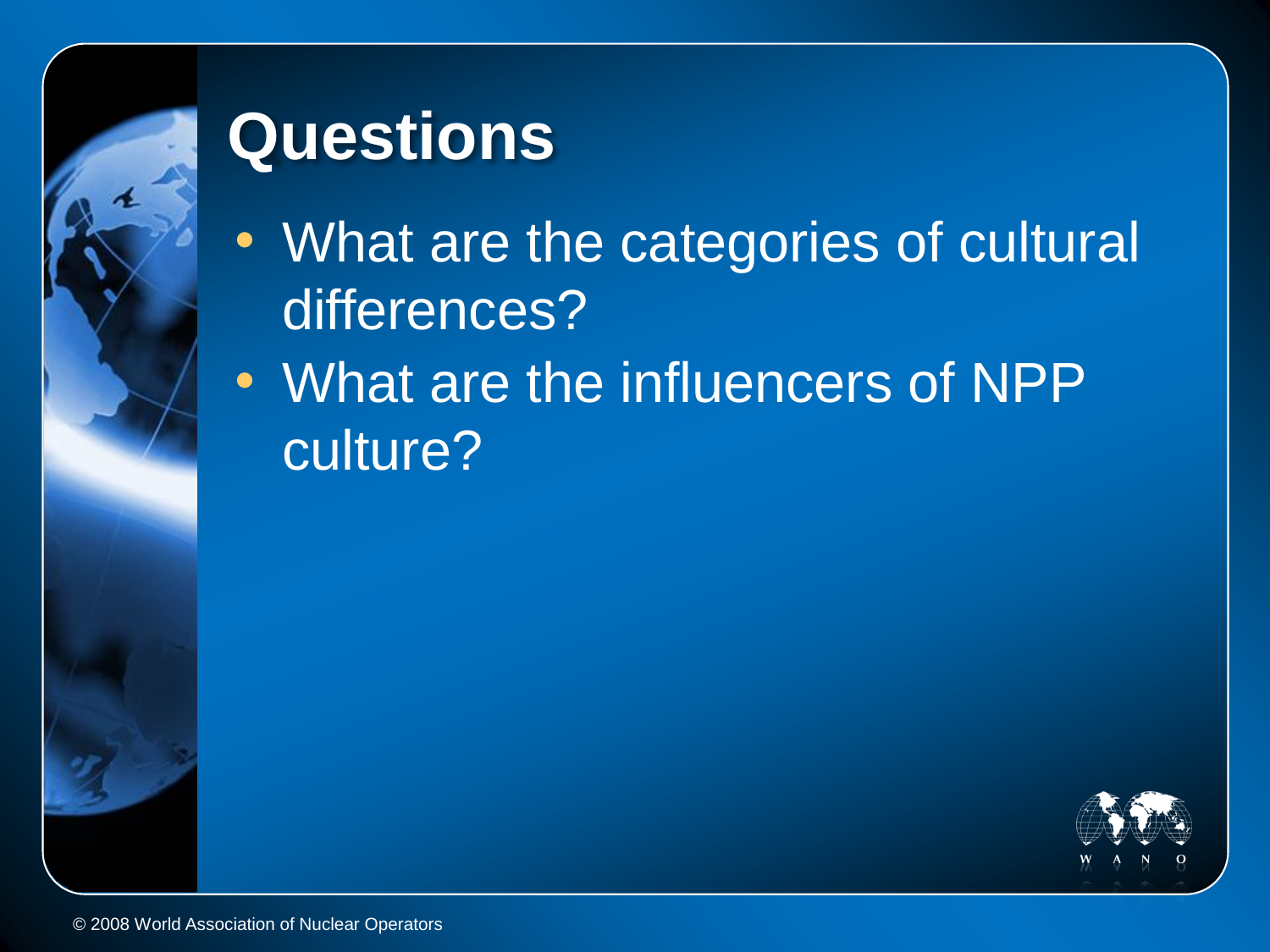# **Regional Differences**



Note: There are no commercial reactors in Alaska or Hawaii.

© 2008 World Assoc[iation of Nuclear Operators](http://www.nrc.gov/info-finder/reactor/)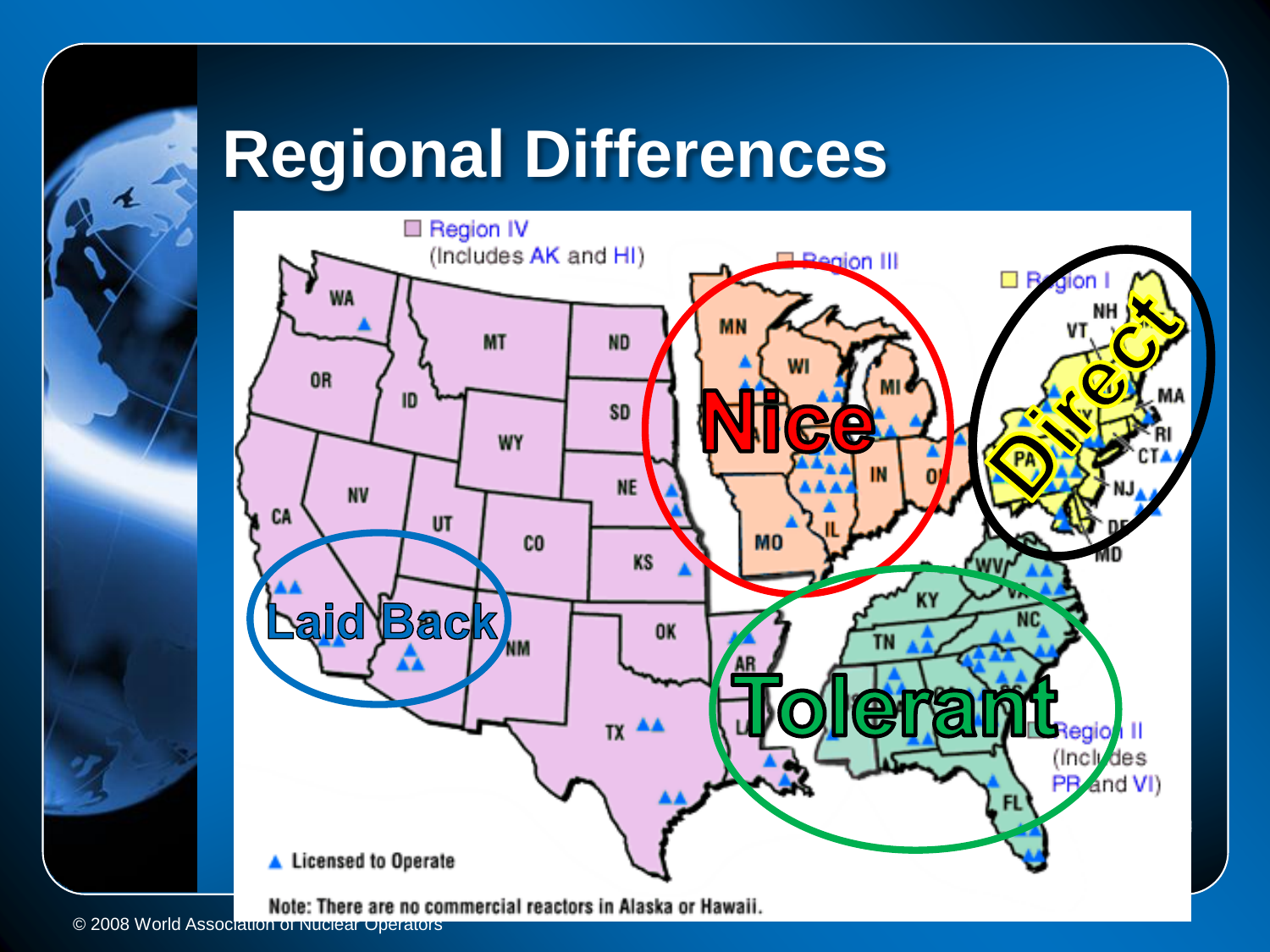# **Categories of culture**

- Regional Differences
- Directive vs. Facilitative
- Process focused vs. skill-of-the-craft
- Operations focused vs. Engineering based

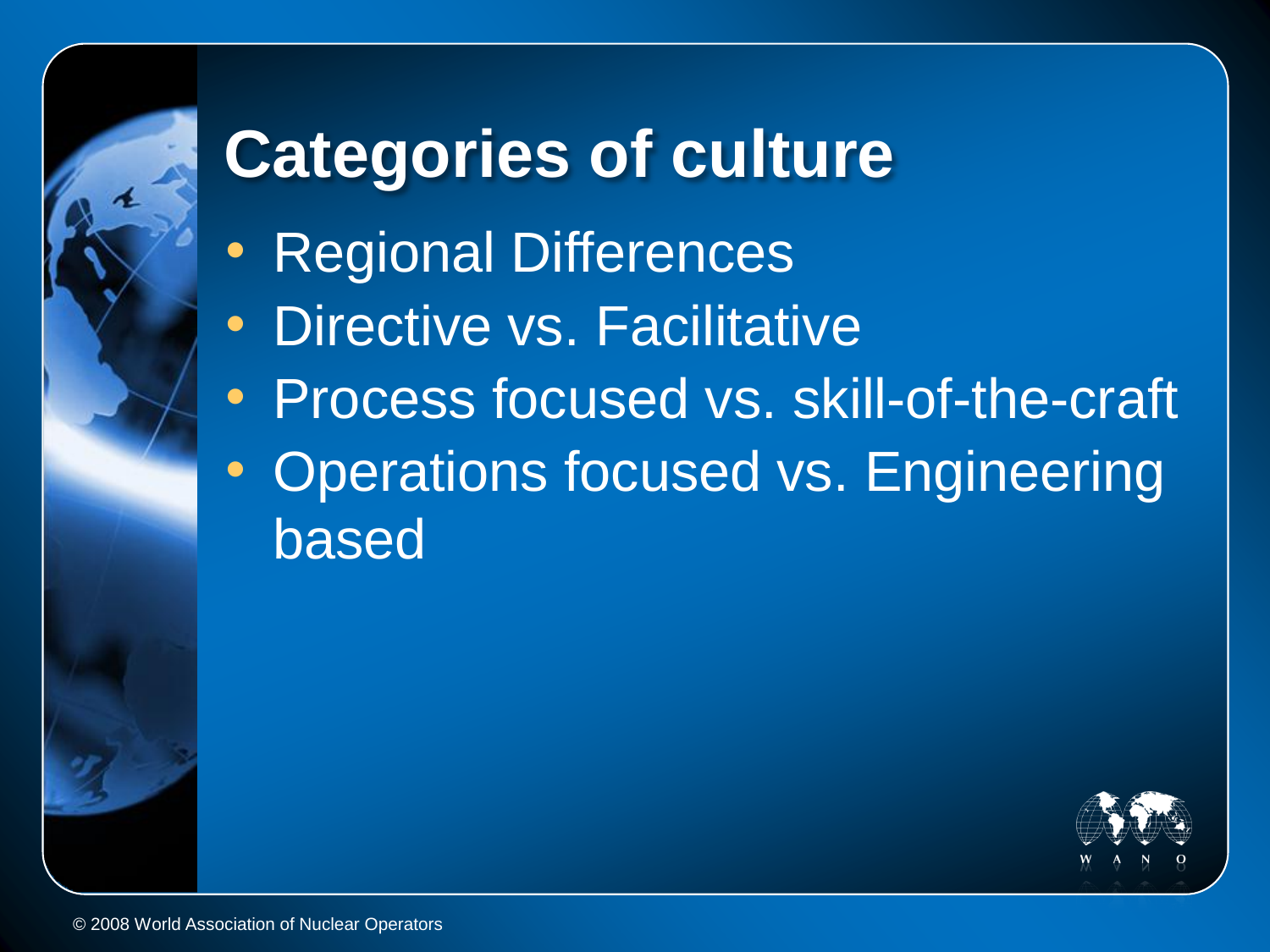# **What Influences NPP Culture?**

- A surprise quiz!
- Divide into groups
- List influencers/drivers of plant culture (10 minutes)
- Report out to the group

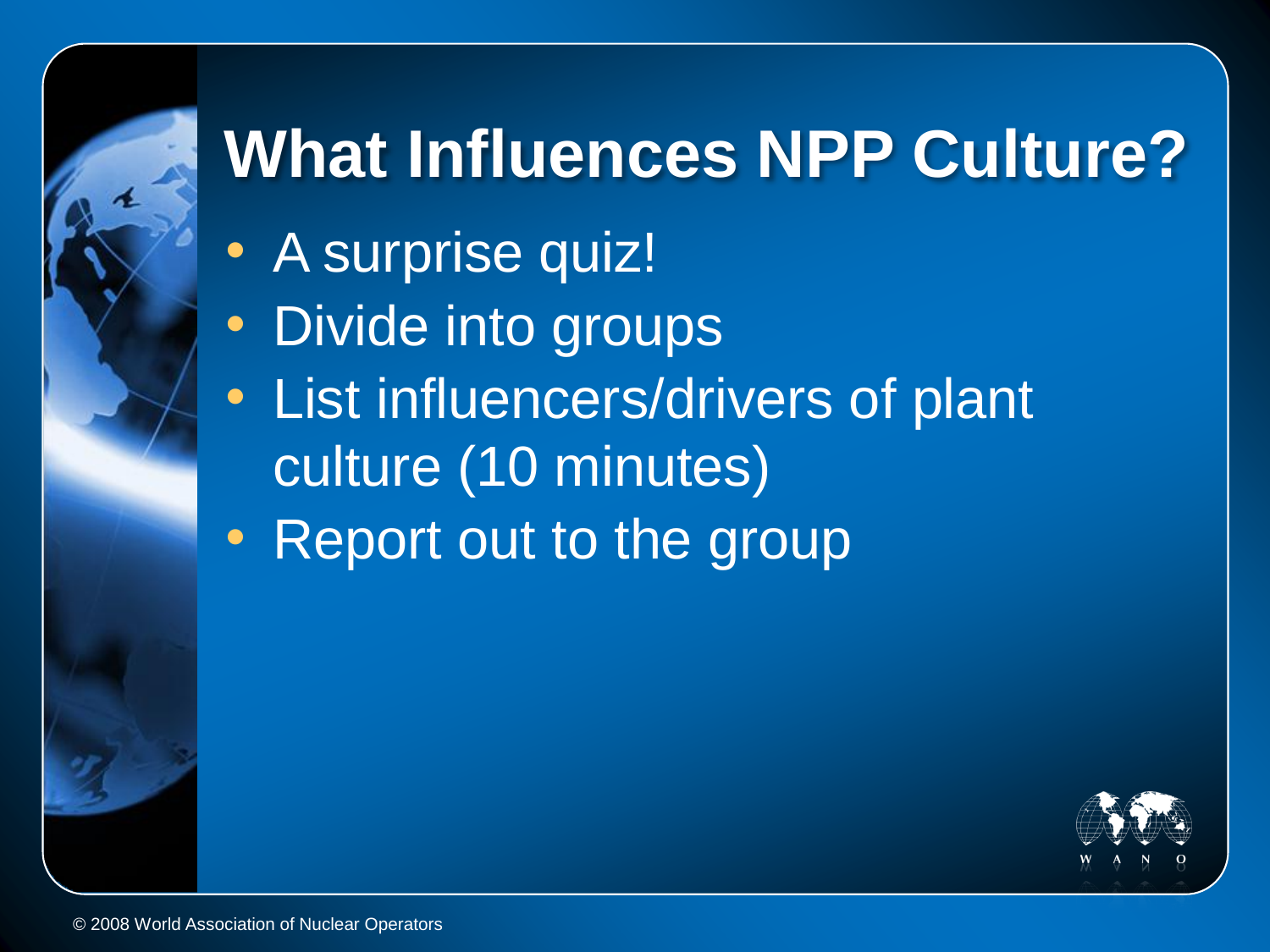# **Influencers of NPP Culture**

- Corporate/fleet culture
- National norms/culture
- Isolated/fleet or outward looking
- Proximity to other plants
- Industry groups (INPO, Insurance co., etc.)
- Tenure of leadership in position (complacency)
- Communication patterns within the station
- Amount of 'new' employees vs tenured employees
- Relationship with regulator

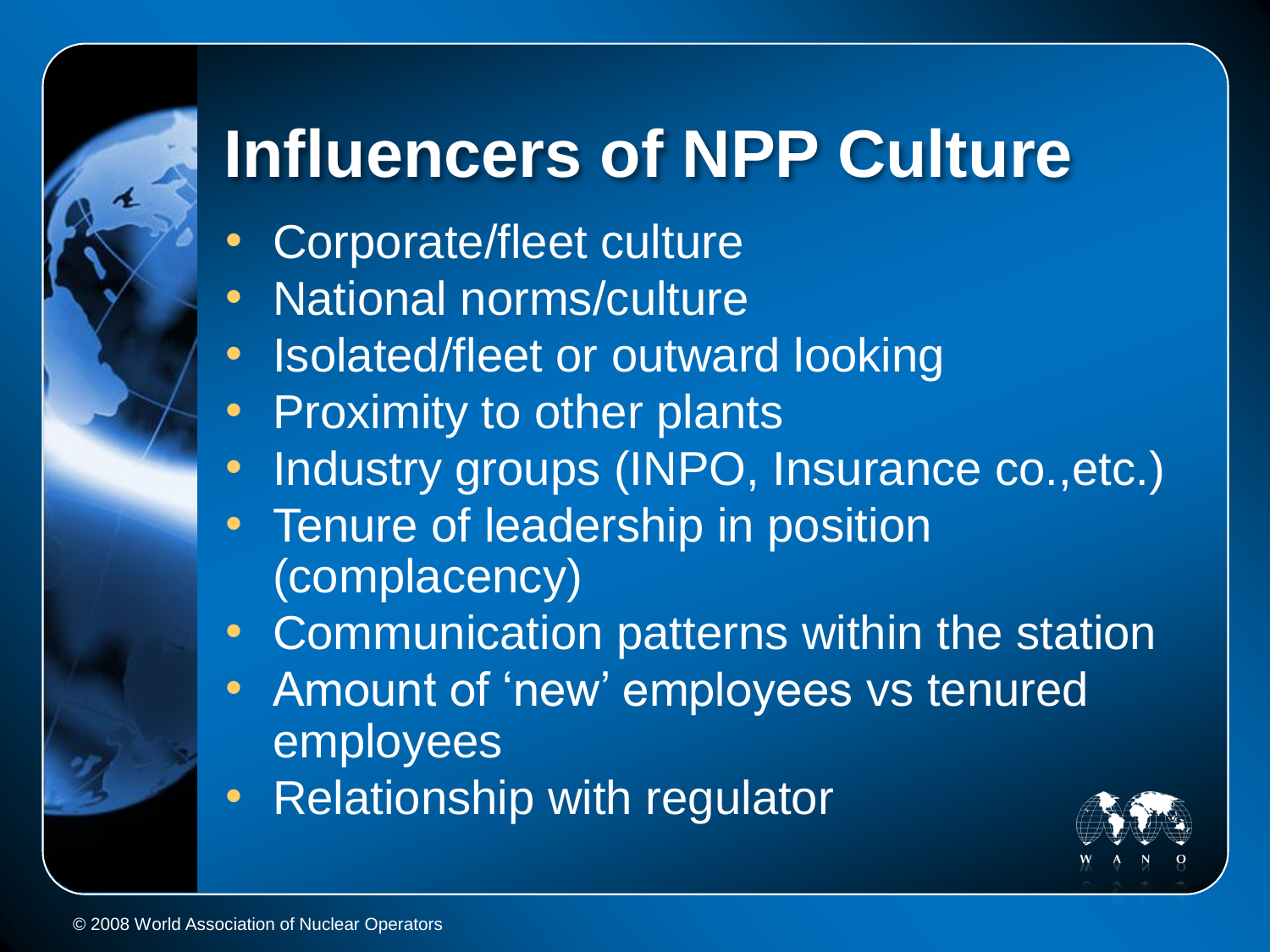# **Influencers of NPP Culture**

- Regulator culture
- Level of trust/ familiarity with each other
- Past plant performance
- Current management style
- Union/non-union
- Original management team style
- Regulated/unregulated
- Local community culture
- Equipment age